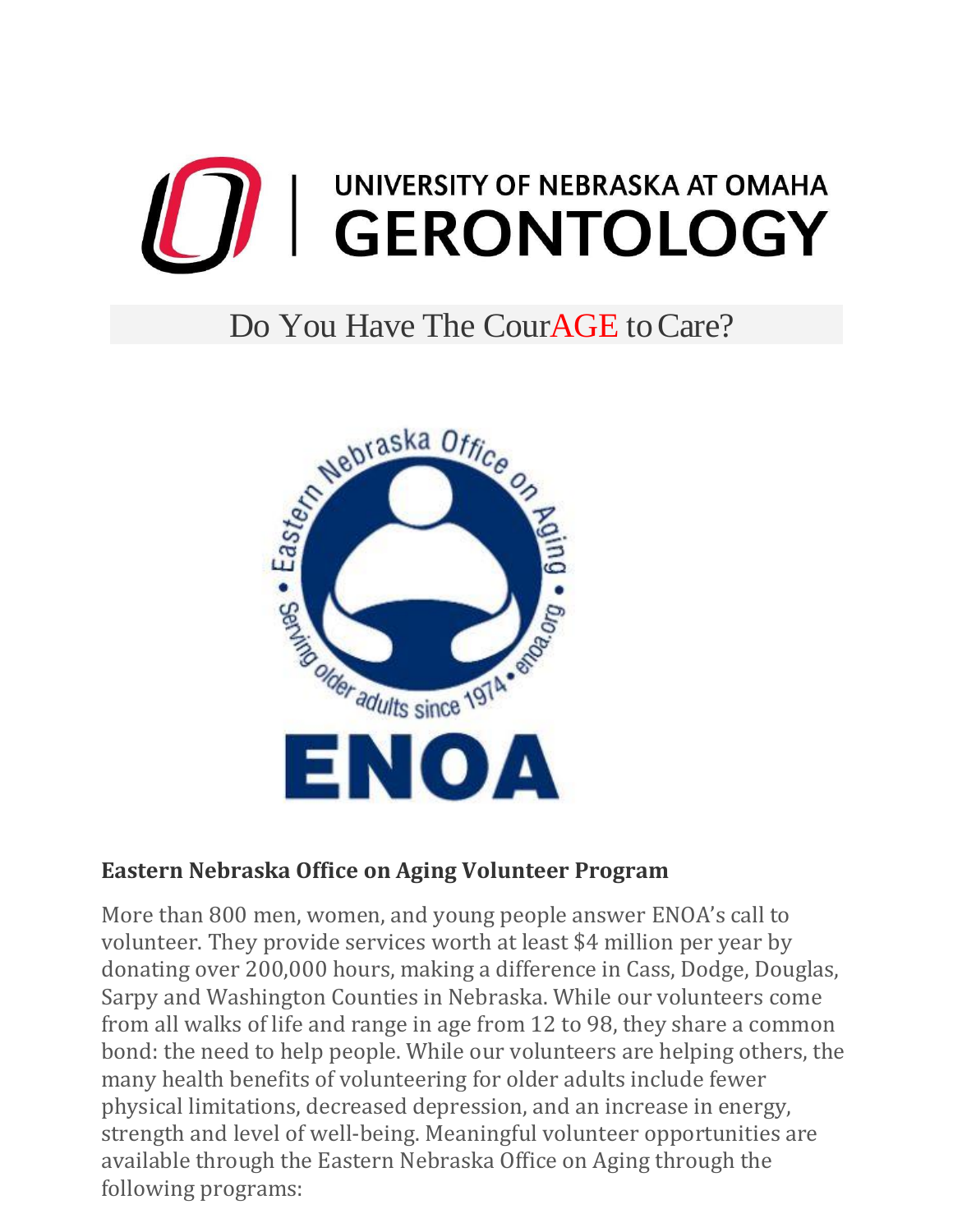

The mission of the Long Term Care Ombudsman Program is to advocate for rights and improve the quality of life for residents of long-term care and assisted living facilities. Ombudsman advocates help ensure that residents enjoy the best possible quality of life by promoting the rights of residents and serving as a liaison between residents and staff. The role of the Ombudsman is to listen to residents' concerns, inform residents, families and facility staff about residents' rights, and to serve as a resource person and a problem-solver. Volunteers receive orientation and ongoing training and serve a minimum of two hours each week at their assigned facility.



The SeniorHelp Program works with over 300 volunteers of all ages to provide assistance to older adults that help them remain in their homes and improve their quality of life. Volunteers donate their time, abilities and goodwill to provide such help as: Companion, Escort/Transportation, Handyman, Holiday Gift Delivery, Meals on Wheels Delivery, Personal/Household Assistance, One-time Clean-ups, Painting, Snow Removal, Telephone Reassurance, Telephone Visiting and Yard Care. Volunteers reduce the burden of care and responsibility for caregivers, family, neighbors, and friends through the services they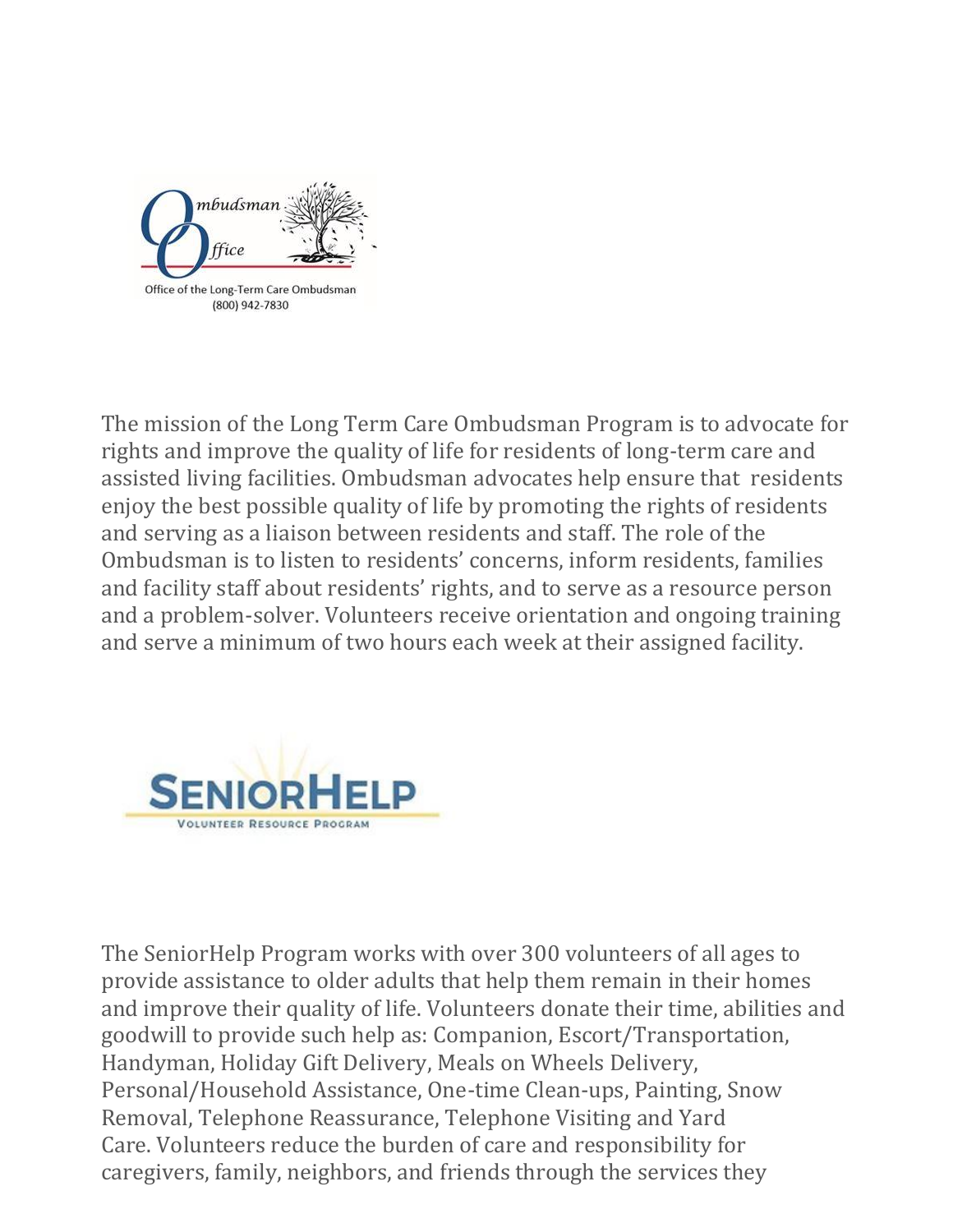provide. In addition, their services reduce the direct costs for services for clients and families.



Retired and Senior Volunteer Program (RSVP) serves as an important resource for organizations seeking volunteer help. Over 400 RSVP volunteers are placed at public and non-profit organizations, public agencies, transportation services, health institutions, food pantries and senior meal centers. They serve community needs in the areas of healthy futures, resulting in increased food security, an increase in blood donations, increased capacity for thrift stores, transportation to medical appointments, improved services for veterans and improved environmental stewardship. RSVP Volunteers are age 55 and older and committed to serving their community.



The Foster Grandparent Program provides opportunities for individuals age 55 and older to remain physically and mentally active by serving as a positive role model to children and youth in their communities. Foster Grandparents serve a minimum of 10 hours per week assisting children needing special attention in education, healthcare and social development. They volunteer in schools, Head Start Programs, hospitals,